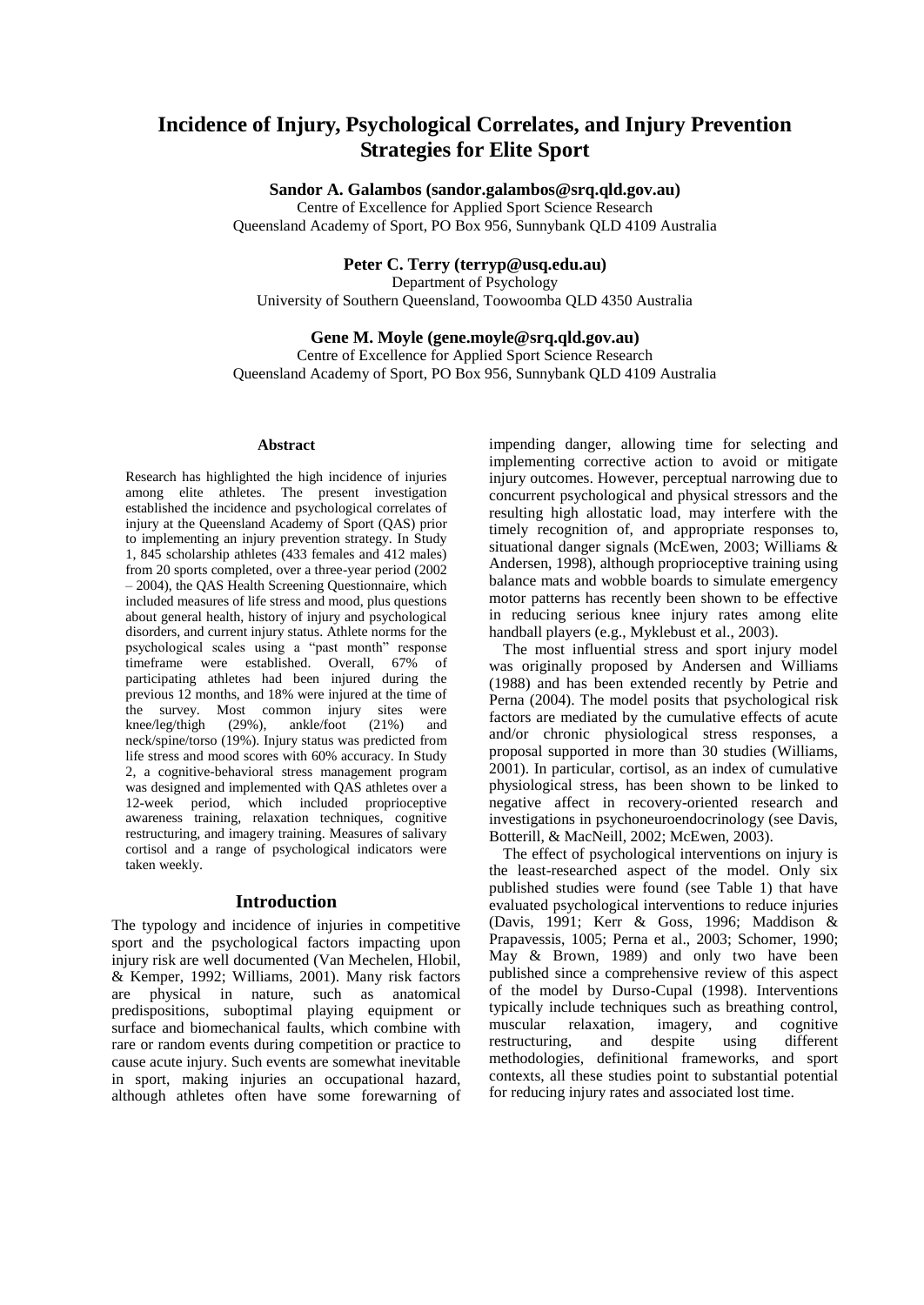| Study                                 | N   | Participants                                       | Intervention( $s$ )                                                                         | Intervention effects                                                                                                           |
|---------------------------------------|-----|----------------------------------------------------|---------------------------------------------------------------------------------------------|--------------------------------------------------------------------------------------------------------------------------------|
| May and                               | 18  | Olympic alpine                                     | Complex                                                                                     | Reduced number of injuries, increased                                                                                          |
| <b>Brown</b> (1989)                   |     | skiers                                             |                                                                                             | self-control and self-confidence                                                                                               |
| Schomer<br>(1990)                     | 10  | Marathon runners                                   | Cognitive strategy<br>training (attentional<br>strategies)                                  | Heavy training without overuse injuries                                                                                        |
| Davis (1991)                          | 25  | Collegiate<br>swimmers and<br>football players     | Stress management,<br>sport specific imagery                                                | 52\% and 28-33\% reduction in<br>swimming and severe football injuries,<br>respectively                                        |
| Kerr and Goss<br>(1996)               | 24  | Elite gymnasts                                     | Stress management                                                                           | Reduced injury incidence (not)<br>significant statistically) and stress<br>levels                                              |
| Perna et al.<br>(2003)                | 34  | Varsity and junior<br>varsity collegiate<br>rowers | Cognitive-behavioral<br>stress management in<br>stress inoculation<br>training (SIT) format | Reduced days missed through injury<br>and illness (by about two-thirds) and<br>fewer health services visits (by about<br>half) |
| Maddison and<br>Prapavessis<br>(2005) | 470 | Rugby union and<br>rugby league<br>players         | Cognitive-behavioral<br>stress management in<br><b>SIT</b> format                           | Injury rate reduced by 47% (not<br>significant statistically) and time lost<br>by 40% in treatment condition                   |

Table 1: Injury prevention intervention studies.

In a typical year, the Queensland Academy of Sport (QAS) supports approximately 700 athletes across more than 20 sports. Given the cost of injuries, in terms of time out of sport with consequent detraining, the expense of rehabilitation, and adverse social and economic effects (see Van Mechelen et al., 1992), comprehensive injury prevention and management is a priority research area at the QAS Centre of Excellence for Applied Sport Science Research. The potential for developing cost-effective, preventative, psychological interventions clearly warrants further concurrent examination of the psychological and physiological predictors of injury in larger mixed samples of elite athletes. To begin to address this challenge, Study 1 established baseline injury indices and examined links between measures of mood and life stress with indices of general health, history of injury, psychological disorder, and current injury status in a mixed elite athlete population — scholarship athletes at the QAS.

Study 2 focused on developing an athlete-friendly and effective cognitive-behavioral stress management (CBSM) program. Except for the Maddison and Prapavessis (2005) study, it was not possible to obtain detailed intervention protocols used in previous studies. This necessitated in-house development of a CBSM program specifically designed for QAS athletes.

Rigorous evaluation of the program is ongoing at the time of writing and involves weekly measures of salivary cortisol as a physiological indicator of cumulative stress and a range of psychological stress indicators over a 12-week period to evaluate program effects on injury indices and lost time. However, given the general lack of available psychological intervention protocols directed toward injury *prevention* rather than effective rehabilitation, the authors felt it worthwhile to detail the theoretical and practical considerations involved in developing a theory-consistent and effective CBSM program and the preliminary qualitative evaluations available.

# **Study 1 - Method**

# **Participants**

Data from 845 scholarship athletes (433 females and 412 males) at the Queensland Academy of Sport in Brisbane, Australia, who completed the QAS Health Screening Questionnaire between 2002 and 2004, were used to established baseline injury incidence. A subset of 233 athletes (116 females and 117 males) who were uninjured or completely recovered from injury was utilised to investigate prospectively the effectiveness of psychological measures to predict injury. The whole sample was used in establishing psychometric norms. The sample represented 20 sports.

# **Measures**

The QAS Health Screening Questionnaire was used to collect the data. This 374-item questionnaire is divided into sections such as demographic, general medical and orthopaedic history, injury-related time loss, nutrition, psychological health, etc.

**Injury.** Injury was operationalized as all medicallyattended, sport-related damage to the body (Finch, 1997). The orthopaedic history section has 108 questions recording acute traumatic and chronic overuse type of orthopaedic incidents by 12 body regions (e.g., neck, shoulder, upper arm, thigh, knee, toes, etc.). Ninety-six questions cover common sport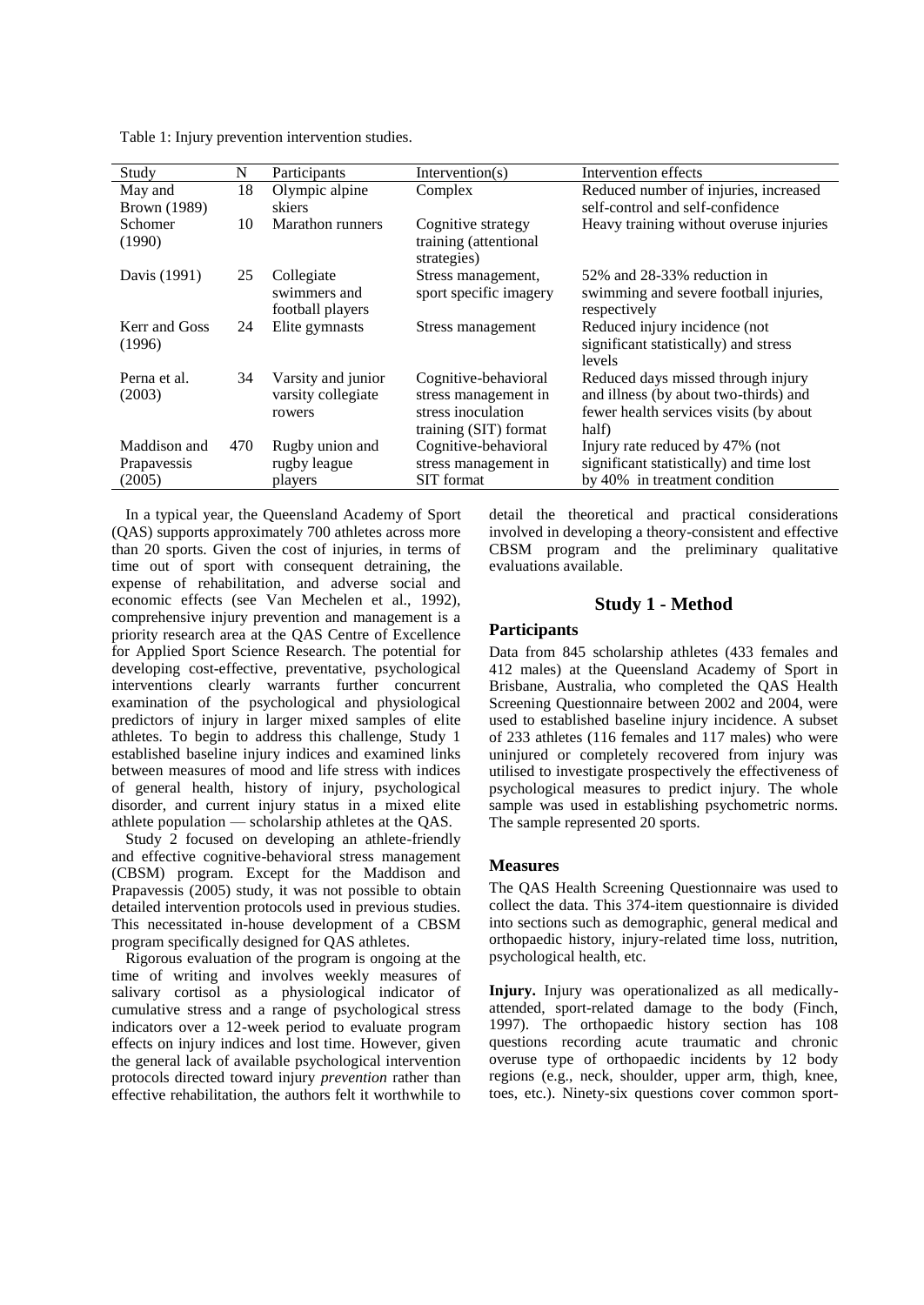related injuries (e.g., traumatic fracture, stress fracture, dislocation, bursitis, etc.) by body region. Athletes identify specific incidents in time categories: *never*, *within one year*, or *more than 12 months ago*.

**Time loss.** Injury-related time loss was recorded in four categories (*nil*, *1-7 days, 8-14 days* and *>14 days*) for 10 common typologies summarising the region-byregion orthopaedic history (i.e., traumatic fractures, stress fractures, tendonitis or tendon injury, joint injury or tear, etc.).

**Psychological measures.** In addition to recording history of psychological disorders and disturbed eating behaviours, the QAS Health Screening Questionnaire includes the Brunel Mood Scale (BRUMS: Terry, Lane, & Fogarty, 2003; Terry, Lane, Lane, & Keohane, 1999) and the Perceived Stress Scale-10 (PSS-10: Cohen, Kamarck, & Mermelstein, 1983). The BRUMS is a 24 item, self-report measure with six subscales (anger, confusion, depression, fatigue, tension, vigour) of four items each. The standard response timeframe is "How you feel *right now*" although other timeframes can be used. For the purposes of QAS screening, the response timeframe used was "How you have felt during the *past month including today*" . The PSS-10 is a 10-item, selfreport inventory that assesses the degree to which respondents have found their lives stressful during the past month. The standard response timeframe is "In the last month how often have you felt that you were unable to control the important things in your life?"

#### **Results**

Since no gender differences were found on initial analyses, males and females were grouped together for further analysis. Overall, 67% of participating athletes had been injured during the previous 12 months, and 18% were injured at the time of participation. The most common injury sites were knee/leg/thigh (29%), ankle/foot (21%) and neck/spine/torso (19%).

Normative data for the mood and stress scales specific to the whole sample of QAS elite athletes were produced and are available on request. Compared with existing norms (Terry et al., 2003), mean BRUMS scores for anger, confusion, depression, fatigue, tension, and vigor fell at the 65th, 52nd, 57th, 61st, 46th, and 55th percentiles, respectively. Use of the "past month" response time frame compared with "right now" has been shown to generally inflate scores on mood scales and partially explains these differences (Winkielman, Knauper, & Schwarz, 1998). However, the lower tension scores run counter to this trend and mean scores for anger and fatigue, being respectively 1.5 and 1 standard deviations above the existing norms, suggest that QAS athletes typically report moods that may be uncharacteristic of general athletic populations, thereby justifying use of population-specific normative data in planned studies.

In the uninjured subset of athletes, BRUMS and PSS-10 scores collectively explained 9.6% of the variance in injury status  $[F_{(7, 225)} = 3.43, p = .002]$  and 9.9% of time lost  $[F_{(7, 225)} = 3.52, p = .001]$ . Unique contributions of 2.1%  $(p = .02)$  and 1.8%  $(p = .04)$  of variance for time lost were identified for BRUMS depression and vigour, respectively.

### **Discussion**

Results have established baseline incidence of injury and time lost at the QAS, and have shown that the BRUMS and PSS-10, even when controlling for the potential confound of ongoing injury problems, are only moderately effective in explaining observed injury and time loss characteristics. Findings support a psychobiological orientation to injury prevention, as it seems unlikely that substantial advancement would be achieved through exclusive reliance on psychological predictors without monitoring cumulative physiological indicators of injury risk (e.g., free cortisol level) at the same time (Perna et al., 2003).

# **Study 2: Intervention Development**

### **Theoretical considerations**

Stress or allostasis is generally seen as the demand associated with resourcing all ongoing adjustments in the body related to its overall energy utilization and control of the processes involved (Selye, 1976). Psychological definitions of stress tend to emphasise the outcome of cognitive appraisals of excessive demand over available coping resources (Lazarus & Folkman, 1984) and therefore refer to perceived distress only. In essence, perceived distress is an internal cognitive stimulus in the brain that can initialize autonomous (neural and/or endocrine) stress responses or amplify those mounted in response to external stressor stimuli.

In view of the above, to truly qualify as cognitive behavioral stress management (CBSM), techniques should effectively prevent developing perceived stress states in the absence of external stimuli and/or prevent cognitive exaggerations of perceived stress states in response to objective stimuli. Hence, the effect of using such techniques should be reflected in both psychometric and biological correlates of stress.

Breathing control, muscular relaxation, imagery, and cognitive restructuring are effective and well researched stress management techniques in clinical settings and in the context of sport performance (see Jones & Hardy, 1990; Lehrer & Woolfolk, 1993). These techniques are also supported by contemporary functional neuroanatomical and physiological understanding, are relatively cheap to implement, and have many different performance-related implementations; yet they appear to be generally underutilized in the sport domain. To maximise athlete compliance, identification of possible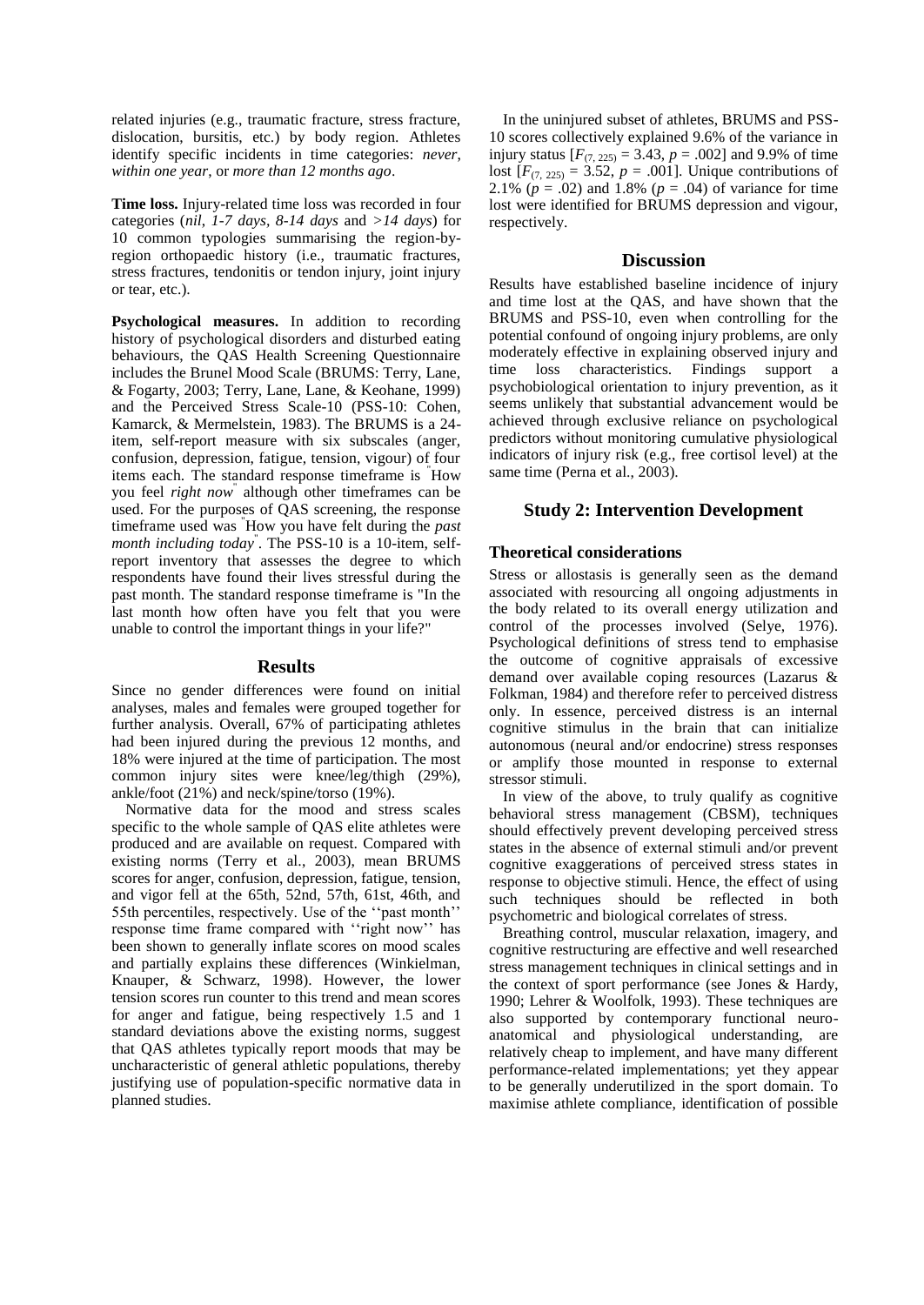reasons for the apparent underutilization was deemed to be important in the lead-up to our ongoing prospective investigation into the effectiveness of these techniques in injury prevention. Hence, in developing the intervention, it was important to give due consideration to both the authenticity (i.e., staying true to the underlying theory) and palatability (i.e., being comprehensible and appealing to athletes) of the techniques included.

In terms of authenticity, given the high physical stressor loads in sport and the increased probability of injury associated with acute depletion of physical resources, it was judged essential that the breathing optimization techniques to be included were focused on learning to identify very slight feelings of effort or internal discomfort and adjusting breathing mechanics back to optimum. Similarly, with relaxation training, authenticity demanded the focus be on attaining conscious control over automatic, inappropriate, stressrelated tone patterns because it is typically these sorts of subliminal activations that reduce fluidity of motion, detrimentally affecting performance and increasing injury risk.

### **Intervention design**

To assess palatability, four focus groups were recruited involving a total of 17 athletes. In addition to the interventions used by Maddison & Prapavessis (2005), relevant elements (breathing control, muscular relaxation, imagery, and cognitive restructuring) available in 16 clinical and sport-related training protocols (e.g., Hale, 1998; Winter & Martin, 1993) were qualitatively evaluated by the focus groups.

Different implementations of the relevant techniques were discussed, focusing on whether participants were able to understand what the techniques were, why they were relevant to performance and/or injury prevention, and how helpful the presented materials appeared to be. Our focus was on obtaining first-hand, practical suggestions from athletes on how to make presentations more useable and athlete-friendly. The techniques presented were generally regarded as straightforward and easy to understand. However, simplified but scientifically sound conceptualisations of techniques coupled with anatomical illustrations and/or activities allowing immediate feedback were consistently preferred and perceived as more credible than faithbased, authoritative and/or esoteric conceptualisations (e.g., simultaneously evaluating the effect of breathing control on pulse rate changes and mental state changes as opposed to an assertion that the technique improves focusing). Lack of "good" illustrations was a main issue raised about most of the evaluated print materials. Predominantly text-based materials were consistently deemed to be "very boring."

Categorical distinctions such as body-to-mind as physical (e.g., breathing control or progressive relaxation) vs. mind-to-body as cognitive techniques

(e.g., cognitive restructuring) appear to hinder rather than facilitate recognition of common conceptual underpinnings of CBSM techniques such as improved awareness of internal sensory (e.g., proprioceptive) and/or cognitive stimuli (e.g., attitudes and related emotions) that enables intentional though indirect control of some of the autonomous stress responses.

Following feedback from the focus groups, a Stress Inoculation Training (SIT: Meichenbaum, 1985) format was chosen for the intervention. The essence of this approach is to utilise a three-phase approach of conceptualisation, skill acquisition, and application to introduce the various components of a CBSM intervention. The resultant program, which is currently under evaluation, included proprioceptive awareness training using breathing optimisation and muscular relaxation, plus modules on imagery and cognitive restructuring, presented over seven sessions, with a follow-up period of 12 weeks during which measures of salivary cortisol and self-reports of mood, perceived stress, and recovery were taken.

### **Discussion**

Most of the theoretical bases of CBSM for injury prevention were established in the first half of the 20th century (e.g., Jacobson, 1938; Selye, 1936) yet psychological protocols consistently implementing known physiological and neuroanatomical principles are practically non-existent. In athlete populations, the major component of stress or allostatic load is physical in origin and related to sport itself. The magnitude of potential benefits of somatically-oriented CBSM protocols in injury prevention suggested by the small number of available studies (see Table 1) is consistent with a setting where physical stressors predominate.

The main psychological issue in CBSM is to increase awareness of "self operations control" at levels that can safely be ignored at low physical load conditions (Jacobson, 1964). The present qualitative evaluations suggest that a psychobiological approach to conceptualisations of stress management needs and techniques in sport and an instructional rather than suggestive or authoritative training style is the best fit for athletic populations. The general lack of CBSM protocols that fit this description points to the need to develop and standardise such protocols.

# **Acknowledgments**

This research was funded by the QAS Centre of Excellence for Applied Sport Science Research.

# **References**

Andersen, M.B., & Williams, J.M. (1988). A model of stress and athletic injury: Prediction and prevention. *Journal of Sport and Exercise Psychology, 10*, 294- 306.